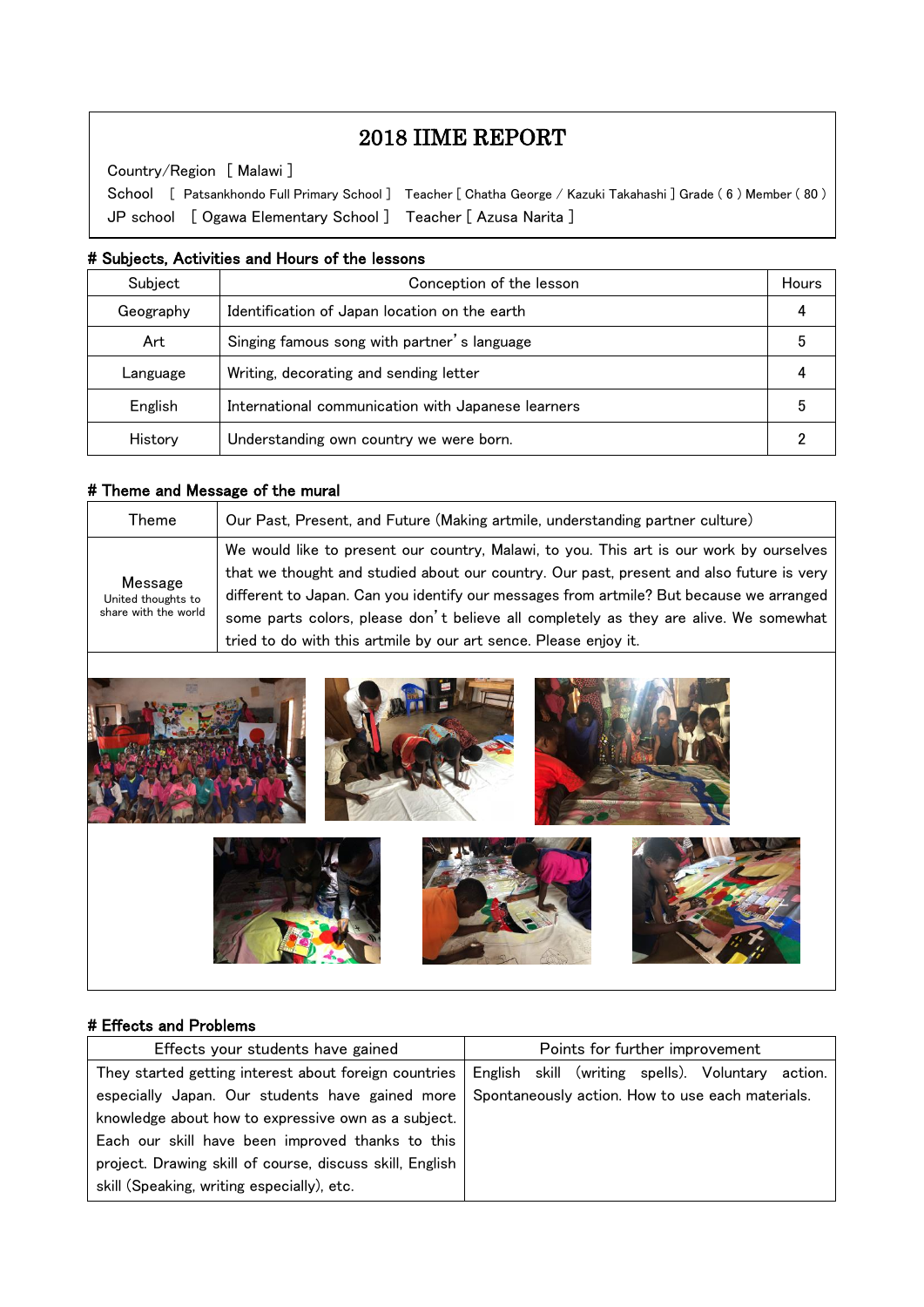## # How has your impression toward your partner's country/region and the world changed?

| Changes in the students                                                                                                                                                          | Changes in the teachers                                                                                                                                                                        |  |
|----------------------------------------------------------------------------------------------------------------------------------------------------------------------------------|------------------------------------------------------------------------------------------------------------------------------------------------------------------------------------------------|--|
| almost that opportunities to know otherwise to showed for them as a attraction.<br>mingle with other foreign countries. They finally got<br>stimulus to study foreign countries. | They have improved their impression to other Their curiosity was changed. It means it was<br>country. Until they do this program, they haven't expanded more than before. Japanese culture was |  |

### # Flow of the Activity

| Content                                          | Month      | What you did                                                                               | Your students attitude/reflection                                                                                                                                                                                                            | Subject                                            |
|--------------------------------------------------|------------|--------------------------------------------------------------------------------------------|----------------------------------------------------------------------------------------------------------------------------------------------------------------------------------------------------------------------------------------------|----------------------------------------------------|
| MEET<br>Self-<br>introduction                    | Sept       | Self-introduction<br>School Introduction<br><b>Culture Introduction</b>                    | They looked like being interested in<br>Japanese learners. They maintained their<br>motivation and concentration.                                                                                                                            | English<br>Geography<br>Art                        |
| <b>SHARE</b><br>Research on<br>the theme         | Oct        | School Introduction<br>Culture Introduction<br><b>Exchanging Cards</b>                     | Their attitude was very fine. But when<br>they try to do making exchange cards,<br>they had a too many mistakes in their<br>greeting sentences.                                                                                              | English<br>Language<br>Art                         |
| <b>UNITE</b><br>United message/<br>Mural design  | Nov        | <b>Exchanging Cards</b><br>Singing Song in different<br>language<br>Discussion about theme | In November, they had some chances to<br>practice singing a song in Japanese. But<br>yet they did well. They had enjoyed.                                                                                                                    | English<br>Geography<br>Language<br>Art            |
| <b>CREATE</b><br>Mural painting                  | Jan<br>Feb | <b>Making Artmile</b>                                                                      | After our discussion about contents of<br>our parts to draw artmile, immediately<br>they had started their works. During<br>carrying forward our scheme, we had a<br>opportunities to learn how to make<br>colours, how to use brushes, etc. | Art<br>Geography<br>History<br>Language<br>English |
| <b>APPRECIATE</b><br>Reflection/<br>Appreciation | Feb        | <b>Making Artmile</b>                                                                      | From a view of teacher, it seems they<br>have gotten a passion for more learning.<br>Their motivation was promoted more<br>than before entering project.                                                                                     | Art<br>Geography<br>History<br>Language<br>English |